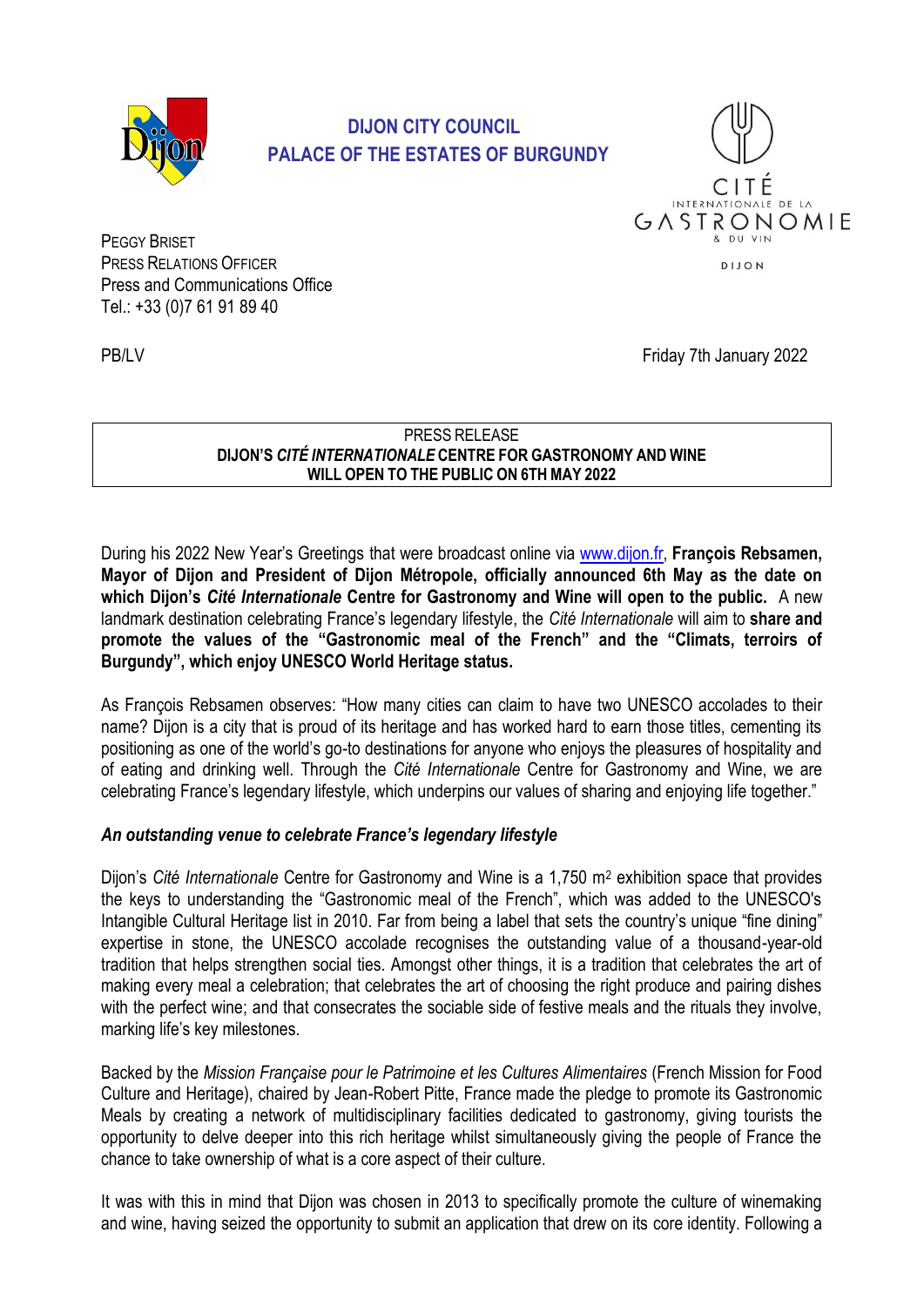call for expression of interest launched by the city of Dijon, the EIFFAGE group was awarded the tender to actually build the *Cité*.

As of 2017, a Strategic Steering Committee was formed to drive the project forward, co-chaired by Jocelyne Pérard, head of the UNESCO "Culture and Traditions of Wine" Chair, and Éric Pras, three-Michelin-starred chef at *La Maison Lameloise.*

The *Cité Internationale* has since gradually sprung to life, nestled in the very heart of Dijon and just a stone's throw from the railway station to which it is linked by a pedestrian wine trail. Occupying a vast 6.5 hectare plot that had always had ties with the city's healthcare and hospital services since back in 1204 – including being home to Dijon's *Hôpital Général* until 2015 –, the *Cité Internationale* is set to bring a thoroughly unique experience to the city. It will welcome temporary and permanent exhibitions, the Ferrandi Paris school of culinary arts, the *Ecole des Vins de Bourgogne* run by the *Bureau Interprofessionnel des Vins de Bourgogne* (BIVB), food and drink shops, the *Librairie Gourmande* specialised bookshop, show cooking stations in the Gastronomic Village, the *Cave de la Cité* wine cellar and restaurants run by the Epicure Group, a nine-screen Pathé cinema complex, and the Village by CA that brings together start-ups and is spearheaded by Vitagora and the Burgundy-Franche-Comté region Foodtech.

Inextricably linked to French gastronomy, **wine takes centre stage at the** *Cité Internationale* **Centre for Gastronomy and Wine**, with exhibitions, workshops and shops all shining a light on the culture, science, history and heritage underpinning the beverage. **The** *Cave de la Cité* **wine cellar** – an immense space extending across three floors and covering more than 600 m<sup>2</sup> – **will give visitors the unique opportunity to enjoy wine-tasting sessions tailored to their tastes, with 250 different wines being served by the glass each day from a vast selection of over 3,000 references sourced from all over the world.** Particular prominence will, of course, be given to Burgundy wines.

### *A striking new setting that celebrates modern architecture whilst safeguarding the city's heritage*

**Dijon's** *Cité Internationale* **is the fruit of a 10-year development project** spearheaded by the city of Dijon, with the site's cultural developments backed by funding from the French government and the Burgundy-Franche-Comté region.

**It has to be said that the new facility boasts a prime position. Firstly, it sits at the starting point of the** *Route des Grands Crus* **marking the beginning of the** *Vallée de la Gastronomie,* which stretches all the way down to Marseilles via the iconic *Routes Nationales* 6 and 7 trunk roads. Secondly, it is just a stone's throw from Dijon's old town, which is one of France's largest Remarkable Heritage Sites and part of the "Climats, terroirs of Burgundy" that were added to the UNESCO's list of World Heritage sites in 2015.

Occupying the site of the former Hôtel-Dieu alongside the river Ouche, the project has breathed new life into buildings that were originally built between the 15th and 18th centuries, and features not only a protected woodland but also a new eco-neighbourhood with 600 residential dwellings. It is this very metamorphosis that will be the focus of the first temporary exhibition hosted by the Interpretation Centre for Architecture and Heritage, which has also been strategically positioned at the *Cité Internationale*. In line with the commitments Dijon made on being awarded France's prestigious "City of Art and History" label back in 2009, this brand-new space that encourages people to share and build on their local knowledge has been named "The 1204" in reference to the year in which the city's first-ever hospital was built – the *Hôpital du Saint-Esprit* – on the very site that now houses the *Cité Internationale* Centre for Gastronomy and Wine.

The build, which is the EIFFAGE group's biggest regional project to date, demanding an investment of around 250 million euros, will serve as the enduring symbol of the city's major architectural rehabilitation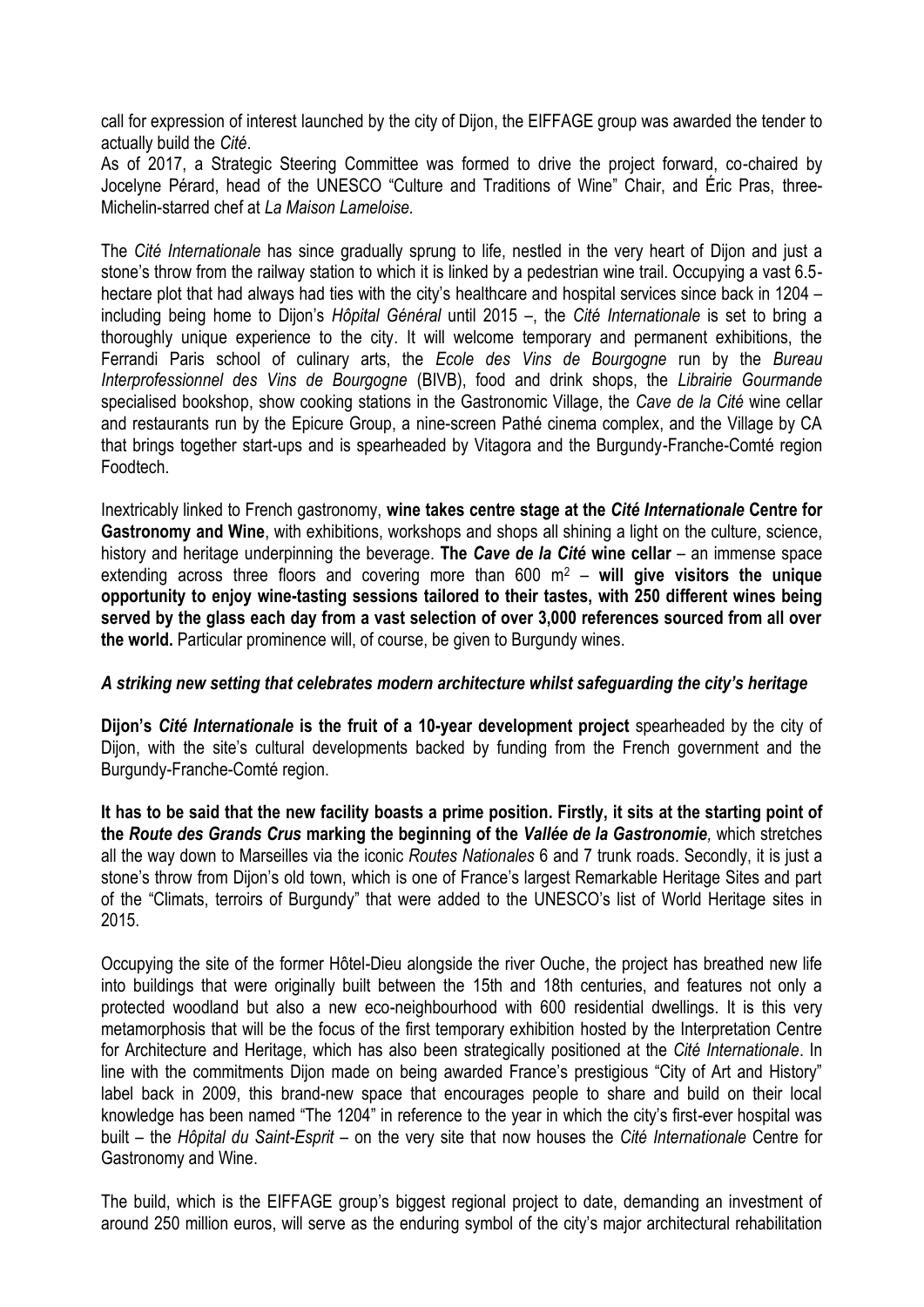spearheaded by architectural firm Anthony Béchu & Associates, whose design **celebrates the site's heritage whilst embracing the addition of bold contemporary structures.**

### *Dijon: a city with wine running through its veins*

Historically the capital of the Dukes of Burgundy, Dijon is now more motivated than ever to place wine centre stage once more. Over the past few years, the Dijon Métropole has, indeed, already made a concerted effort to breathe new life into its vineyards, which had fallen foul to both phylloxera and urbanisation.

The days when a quarter of the city's population were employed by the wine trade may be long gone, but that certainly isn't preventing Dijon from drawing on its rich past in order to build its future, with over 300 hectares of land currently in the process of being acquired. According to UNESCO, "the historic centre of Dijon embodies the political regulatory impetus that gave birth to the Climats, terroirs of Burgundy system". Back in the Middle Ages, Dijon was at the epicentre of the Burgundy wine trade. Today, Dijon's *Cité Internationale* Centre for Gastronomy and Wine will celebrate the Climats in an Interpretation Centre based in the *Hôpital Général*'s former chapel. It is, indeed, in Dijon, alongside the *Cité Internationale*, that Burgundy's very own Champs-Élysées begins – the *Route des Grands Crus*, which heads south across the Dijon Métropole passing through Chenôve and then Marsannay.

Having successfully convinced the International Organisation of Vine and Wine to relocate its head office from Paris to Dijon in October 2021, the city is now gearing up to further strengthen its position as a global showcase for the country's wine heritage.

### *Bon appétit and cheers!*

As of 6th May, the *Cité Internationale* will officially open its doors, inviting the public to broaden their knowledge, indulge their taste buds, take cookery and wine-tasting courses, attend masterclasses or conferences, visit the shops and restaurants, enjoy a stay in a 4-star hotel or even watch a film.

A pick-and-mix selection of experiences will cater not only to tourists but to the people of Dijon, too, commensurate with an unprecedented project that focuses on the relationships between food and wine, themselves so deeply emblematic of the "Gastronomic meal of the French".

"Dijon has embarked on a truly far-reaching project, which is unquestionably the most complex and innovative project I have ever been asked to lead," concludes François Rebsamen. "Above and beyond the *Cité Internationale*'s evident benefits for tourism, we are keen to ensure it is seamlessly integrated into the day-to-day lives of our city and its residents. By rehabilitating a site in the heart of the city that may otherwise have remained derelict, Dijon has begun writing a new page in its history with a project that embraces every aspect of city life, from urban development, heritage and culture to tourism, gastronomy and wine."

For further details, please take a look at the official *Cité Internationale* Centre for Gastronomy and Wine website:<https://www.citedelagastronomie-dijon.fr/>

| Press contacts: |                        |
|-----------------|------------------------|
| Local press:    | <b>National press:</b> |
| Peggy Briset    | <b>Marthe Neidhart</b> |